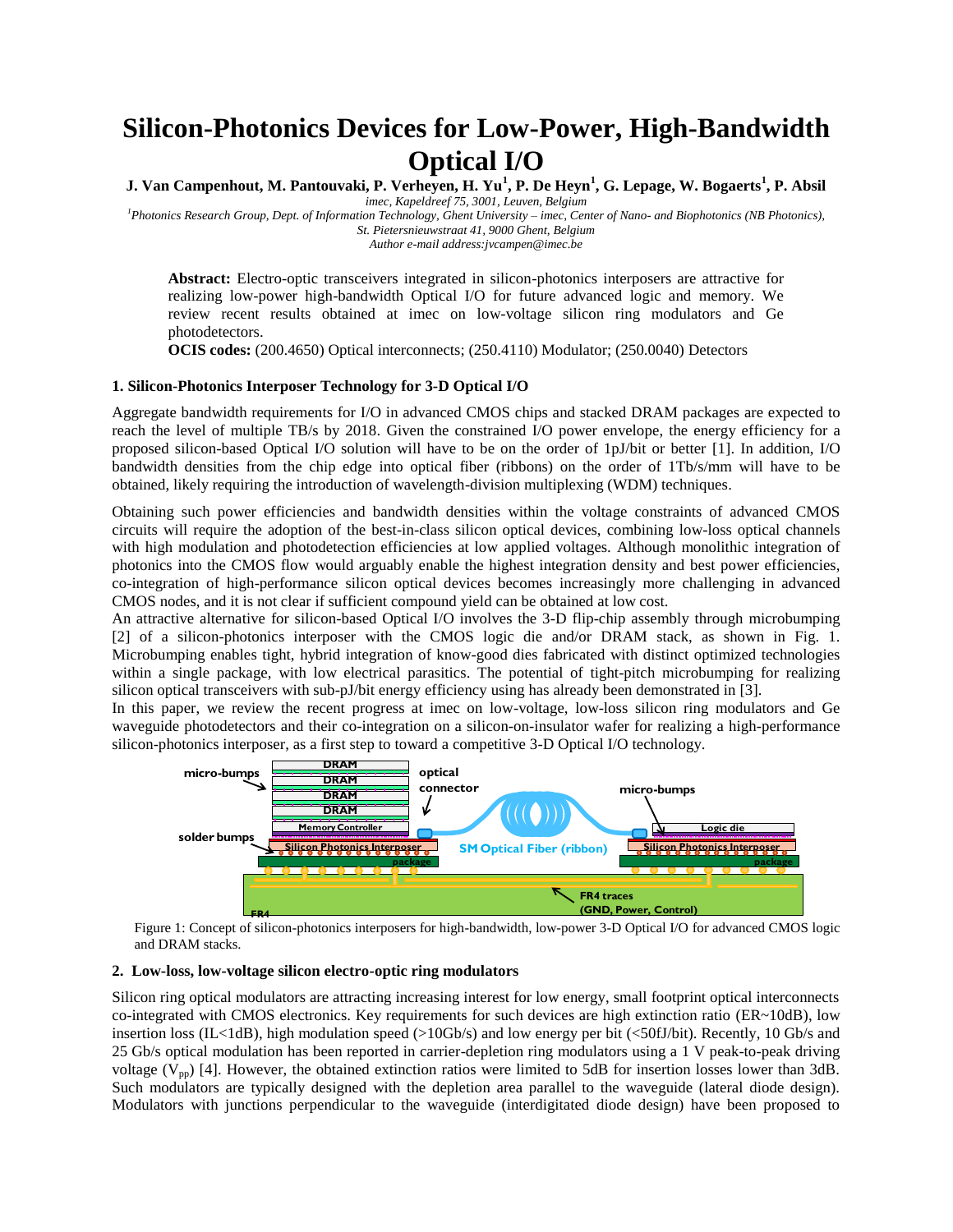increase the modulation efficiency and extinction ratio, however so far they required high voltage swings  $V_{\text{pp}}$ , incompatible with CMOS [5]. We have fabricated and compared the performance of two identical ring modulators, differing only in the diode design [6]. We find that the interdigitated design results in higher modulation efficiency, achieving a 7.5 dB extinction ratio for 3 dB insertion loss using 1  $V_{pp}$ , as opposed to only 3 dB extinction ratio with the lateral diode design. Open eye diagrams were obtained at 10 Gb/s for both modulator types, as illustrated in Fig. 2c for the interdigitated design. Design improvements are expected to improve the modulation speed of the interdigitated modulator up to 25Gb/s. Modulation speeds up to 40Gb/s have already been demonstrated in Mach-Zehnder modulators with traveling-wave electrodes and the conventional lateral diode designs [7].



Figure 2: a) Static through-port transmission spectra showing the resonance wavelength shift vs. applied voltage for depletion ring modulators (40m radius) with lateral (22pm/V) and b) interdigitated diode design (30pm/V). c) 10Gb/s eye diagram at  $1.2V_{pp}$  for a ring modulator with interdigitated diode design [6].

As an alternative to depletion-type modulators, we also explore compact ring modulators based on an embedded metal-oxide-semiconductor (MOS) capacitor (see Fig. 3, [8]). Owing to the high efficiency of the embedded MOSbased phase shifter [6], a MOS ring modulator exhibits a resonance-wavelength shift of more than 130pm/V, as shown in Fig. 3e. An ER as high as 8dB was obtained together with an IL of only 3dB for a voltage swing of only 1.5Vpp in a MOS device with a relatively low optical Q of only 3500. Open eye diagrams were obtained up to 3Gb/s, limited by the RC cut-off frequency. Proposed design improvements will enable modulation speeds well beyond 10Gb/s in future devices, leveraging the intrinsically fast carrier-accumulation effect. As such, MOS-based beyond 1000/s in future devices, leveraging the infinistically fast carrier-accumulation effect. As such, MOS-based<br>ring structures offer a compelling platform for realizing robust, ultra-low voltage silicon modulators, l surpassing the performance trade-offs that can be obtained with depletion-based ring modulators.



Figure 3: a) Tilted top-view SEM image of a MOS ring modulator, b) cross section SEM image of MOS structure, (c) simulated mode profile of the fundamental whispering-gallery mode, (d)  $2Gb/s$  eye diagram for  $1.5V_{pp}$  drive signal, and (e) static through-port transmission spectra for various applied voltages (136pm/V) [8].

#### **3. High-responsivity Ge-on-Si waveguide photodetectors**

Low-power silicon-based optical transceivers require the co-integration of high-speed Ge waveguide photodetectors with high responsivity and low dark currents on the same substrate as the silicon modulators. We have developed a process module for co-integrating Ge photodetectors with the MOS modulators described in section 2 [10]. The module involves selective Ge epitaxial growth by reduced-pressure chemical-vapor deposition, followed by a postgrowth anneal to remove threading dislocations from the Ge. Subsequently, chemical-mechanical polishing is employed to flatten the Ge patterns. The existing topography in the underlying Si and poly-Si layers can be used to fabricate "inverted-rib" Ge waveguide structures by deliberate lateral overgrowth of the Ge (see Fig. 4a). Such laterally overgrown areas can be exploited to reduce the optical absorption at metal contacts, by providing lateral confinement away from the lossy metals for the optical mode propagating in the Ge waveguide.